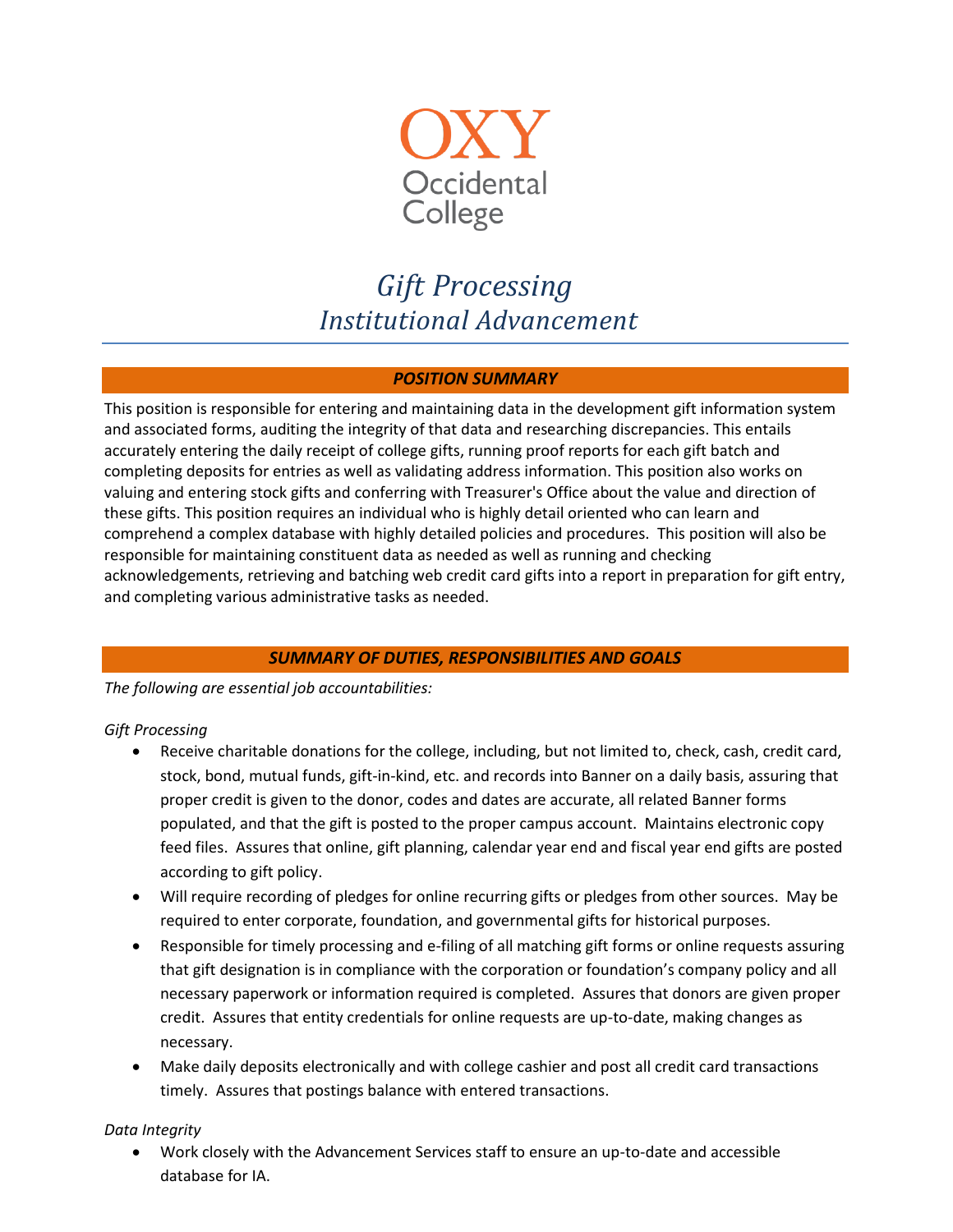- Works closely with the business office on all reconciliation issues.
- Assures that copies of residual data received from gift is forwarded to data coordinator, including, but not limited to donor employment information, e-mail address, web address, business and cellular phone numbers, etc.
- Make address changes from gift documentation and note any special information the donor wishes to appear in the final document.
- Assist and entry of specialized coding related to solicitation codes, campaigns, specific purpose codes, interests, and gifts and designations.

## *Reporting, Acknowledgements and Receipts*

- Responsible for assembly and proofing of finalized acknowledgements/receipts daily. Also responsible for distribution of hard copies or e-mail PDF's to various departments making notations as requested by department; maintains acknowledgement routing instructions.
- May work closely with the business office to obtain new fund numbers. Assures proper college accounting of all types of gifts. Must also work with student accounts and annual giving to ensure that senior class gift transfers are handled in a timely fashion and that all students receive proper credit for their gifts. Works with athletic department for event-related gifts.
- May be responsible for producing, reviewing, and reconciliation against control reports.
- Coordination and use of reporting tools and data store to assess, report, and migrate gift data from outside sources.
- Troubleshoot Banner issues with ITS or Ellucian as well as audits information and corrects errors.

## *Other*

- Potentially assist in document imaging and reconciliation of gift, scholarship, endowment, and planned gift documentation.
- Be able to train and have a good rapport with student worker. This position requires a strong working relationship with a student in order to meet the demands of the position as well as a good working relationship with the Department Services Coordinator.
- Must be able to clearly and concisely answer inquiries, either in person or on the phone, by donors, administrators or matching gift company officials regarding designation of gifts and giving history of donors to the college. Knowledge of CASE reporting and recording guidelines.
- Perform other duties as assigned.

This individual reports to the Director of Advancement Services

## *QUALIFICATIONS*

Must have attention to detail and follow reporting rules that exist, but be flexible enough to adapt to a fast paced environment where coding evolves. Degree in accounting or related field preferred, or equivalent combination of experience and education. Minimum three years related experience and ability to work accurately and effectively with financial data. Knowledge of Word, Excel and database programs with facility for learning new software. Basic accounting skills required, and familiarity with development or fundraising preferred. Ability to handle large volumes of confidential data with speed and accuracy. Superior customer service demeanor, outstanding organizational skills, and ability to work effectively in a multi-task, deadline driven setting.